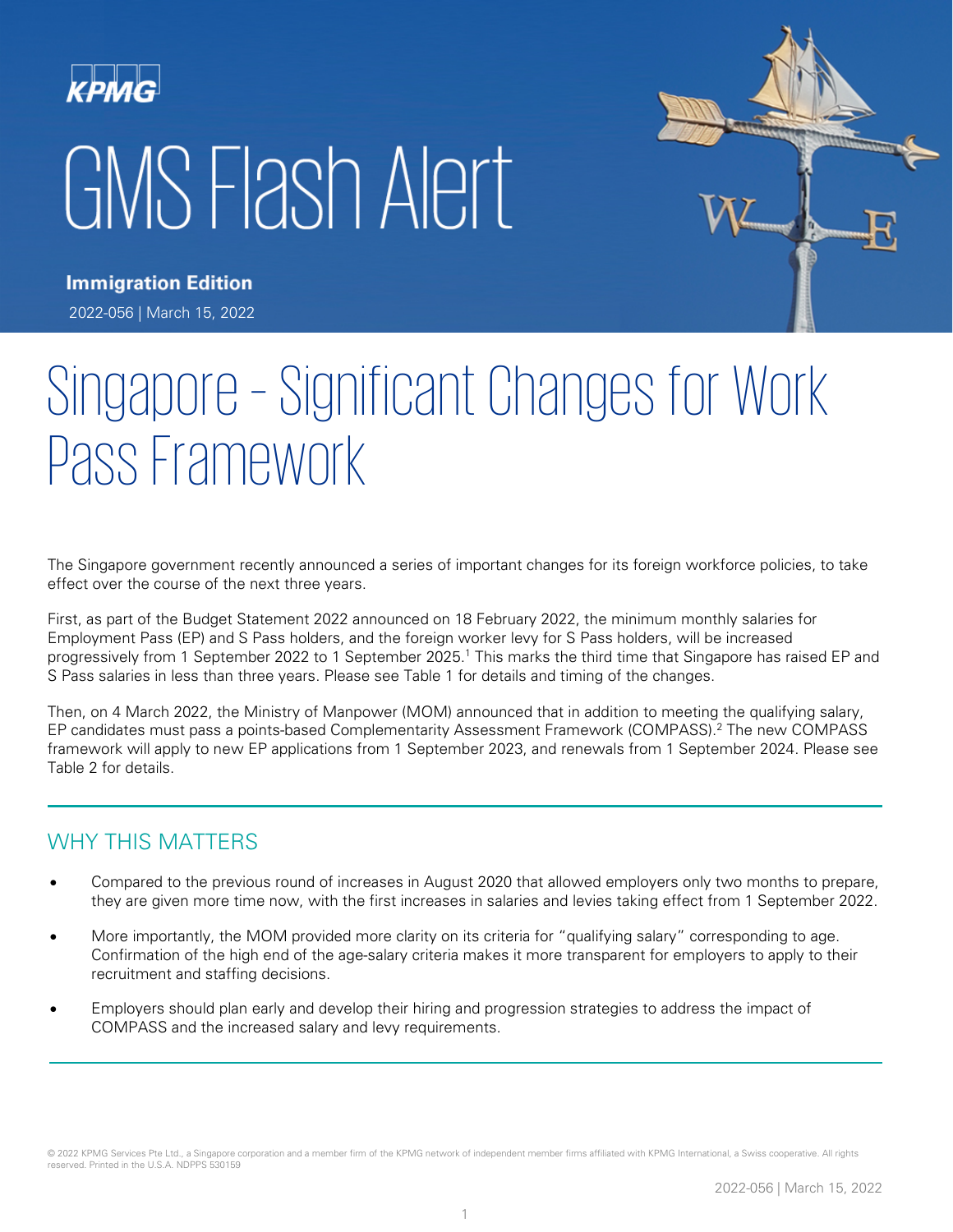|   | <b>Changes</b><br>announced in<br><b>Budget Speech</b><br>2022                 | <b>Sector</b>                    | <b>Before</b> | After                                                                                                                                                                                                                                | <b>Effective date</b>                |
|---|--------------------------------------------------------------------------------|----------------------------------|---------------|--------------------------------------------------------------------------------------------------------------------------------------------------------------------------------------------------------------------------------------|--------------------------------------|
| 1 | Higher minimum<br>monthly salary for<br><b>Employment Pass</b><br>(EP) holders | All except Financial<br>Services | S\$4,500      | Will increase to S\$5,000 for new<br>applicants.<br>Salaries for older EP applicants, which<br>increase progressively with age, will<br>also be raised in tandem - increases of<br>up to S\$10,500 for those in their mid-<br>40s.   | 1 September 2022                     |
|   |                                                                                | <b>Financial Services</b>        | S\$5,000      | Will increase to S\$5,500 for new<br>applicants.<br>Salaries for older EP applicants, which<br>increase progressively with age, will<br>also be raised in tandem - increases of<br>up to S\$11,500 for those in their mid-<br>40s.   | 1 September 2022                     |
|   |                                                                                | All                              |               | The above changes will apply to<br>renewals.                                                                                                                                                                                         | 1 September 2023                     |
| 2 | Higher minimum<br>monthly salary for S Services<br>Pass holders                | All except Financial             | S\$2,500      | Will increase to S\$3,000 for new<br>applicants.<br>Salaries for older S Pass applicants,<br>which increase progressively with age,<br>will also be raised in tandem -<br>increases of up to S\$4,500 for those in<br>their mid-40s. | 1 September 2022                     |
|   |                                                                                |                                  |               | Further increases for new S Pass<br>applications:<br>To at least S\$3,150*; and<br>To at least S\$3,300.*                                                                                                                            | 1 September 2023<br>1 September 2025 |
|   |                                                                                | <b>Financial Services</b>        | S\$2,500      | Will increase to S\$3,500 for new<br>applicants.<br>Salaries for older S Pass applicants,<br>which increase progressively with age,<br>will also be raised in tandem -<br>increases of up to S\$5,500 for those in<br>their mid-40s. | 1 September 2022                     |
|   |                                                                                |                                  |               | Further increases for new S Pass<br>applications:<br>To at least S\$3,650*; and<br>To at least S\$3,800.*                                                                                                                            | 1 September 2023<br>1 September 2025 |
|   |                                                                                | All                              |               | The above changes will apply to<br>renewals.                                                                                                                                                                                         | 1 September 2023                     |

### **Table 1: Updates to Qualifying Salary and Foreign Worker Levy**

© 2022 KPMG Services Pte Ltd., a Singapore corporation and a member firm of the KPMG network of independent member firms affiliated with KPMG International, a Swiss cooperative. All rights<br>reserved. Printed in the U.S.A. N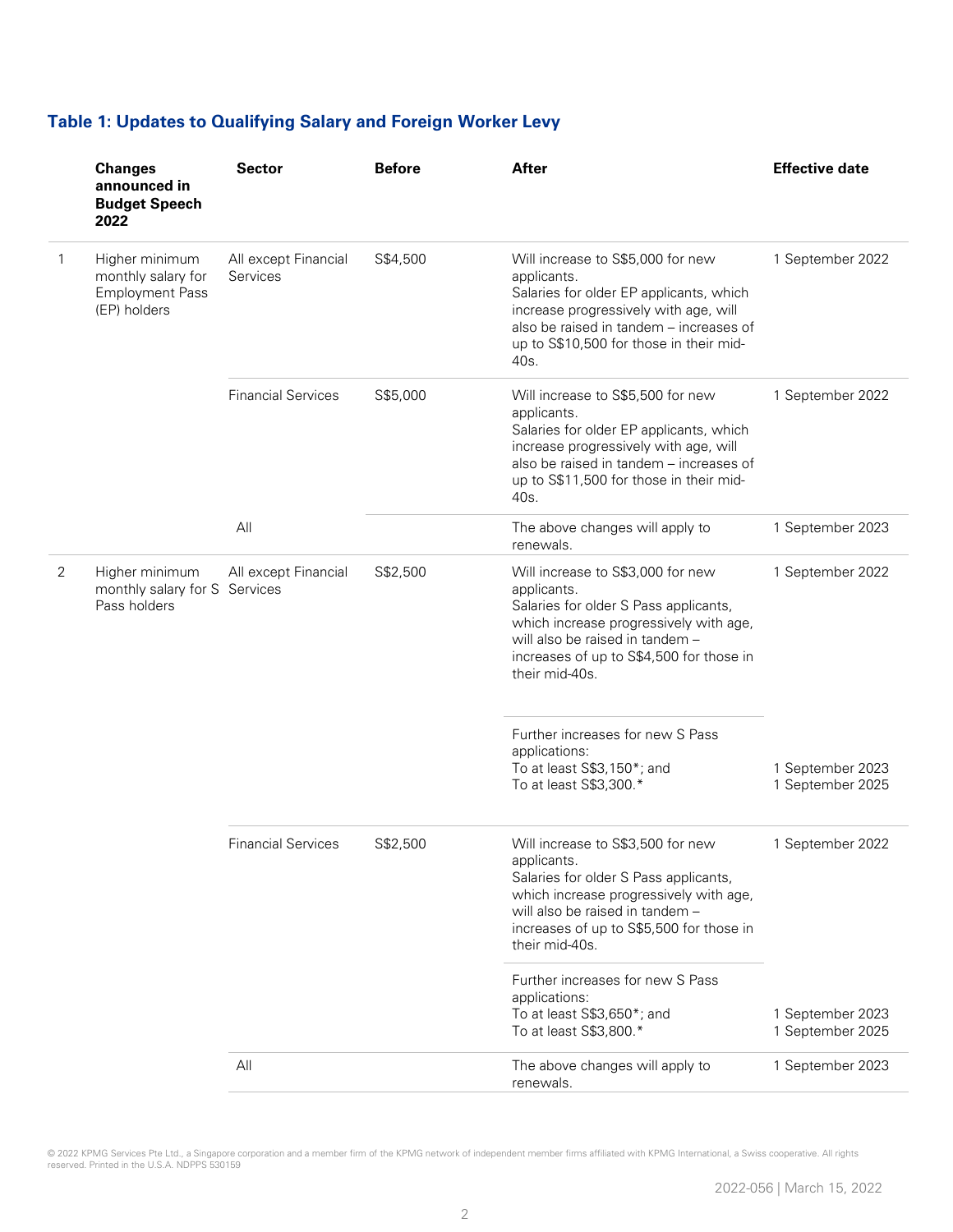|  | Higher Tier 1 S<br>Pass foreign<br>worker levy | Αll | S\$330 | To be progressively increased to<br>S\$650 by 2025 as follows:<br>To S\$450:<br>To S\$550; and<br>To S\$650. | 1 September 2022<br>1 September 2023<br>1 September 2025 |
|--|------------------------------------------------|-----|--------|--------------------------------------------------------------------------------------------------------------|----------------------------------------------------------|
|--|------------------------------------------------|-----|--------|--------------------------------------------------------------------------------------------------------------|----------------------------------------------------------|

\* Finalised values will be announced closer to the implementation date based on prevailing local wages for local associate professionals and technicians at that time.

Source: Ministry of Manpower

#### **Table 2: New COMPASS Framework for EP Applications**

|                                                | <b>Individual Attributes</b>                                                                                                                                                                                                                                                                                                                          | <b>Firm-Related Attributes</b>                                                                                                                                                                                                                                                                                      |                                                                                                                                                                                                                                                                                                                                                                                                                       |             |
|------------------------------------------------|-------------------------------------------------------------------------------------------------------------------------------------------------------------------------------------------------------------------------------------------------------------------------------------------------------------------------------------------------------|---------------------------------------------------------------------------------------------------------------------------------------------------------------------------------------------------------------------------------------------------------------------------------------------------------------------|-----------------------------------------------------------------------------------------------------------------------------------------------------------------------------------------------------------------------------------------------------------------------------------------------------------------------------------------------------------------------------------------------------------------------|-------------|
| <b>Foundational</b><br><b>Criteria</b>         | C1. Salary ^<br>Fixed monthly salary compared to local<br>professionals, managers, executives and<br>technicians (PMET) salaries in sector by age                                                                                                                                                                                                     | C3. Diversity ^<br>Share of candidate's nationality among<br>firm's PMETs*                                                                                                                                                                                                                                          |                                                                                                                                                                                                                                                                                                                                                                                                                       |             |
| Passing score:<br>40 points                    | $\geq 90^{\text{th}}$ percentile                                                                                                                                                                                                                                                                                                                      | 20                                                                                                                                                                                                                                                                                                                  | $< 5\%$                                                                                                                                                                                                                                                                                                                                                                                                               | 20          |
| $20 = Exceeds$                                 | $65th$ to $90th$ percentile                                                                                                                                                                                                                                                                                                                           | 10                                                                                                                                                                                                                                                                                                                  | 5 to 25%                                                                                                                                                                                                                                                                                                                                                                                                              | 10          |
| expectations                                   | $<$ 65 <sup>th</sup> percentile                                                                                                                                                                                                                                                                                                                       | $\Omega$                                                                                                                                                                                                                                                                                                            | $\geq 25\%$                                                                                                                                                                                                                                                                                                                                                                                                           | $\Omega$    |
| $10 = Meets$<br>expectations<br>$0 = Does not$ | C2. Qualifications ^<br>Based on candidate's qualifications                                                                                                                                                                                                                                                                                           | C4. Support for Local Employment ^<br>Firm's share of local PMETs within its<br>subsector*                                                                                                                                                                                                                          |                                                                                                                                                                                                                                                                                                                                                                                                                       |             |
| meet<br>expectations                           | Top-tier institution                                                                                                                                                                                                                                                                                                                                  | 20                                                                                                                                                                                                                                                                                                                  | $\geq 50^{th}$ percentile                                                                                                                                                                                                                                                                                                                                                                                             | 20          |
|                                                | Degree-equivalent qualification                                                                                                                                                                                                                                                                                                                       | 10                                                                                                                                                                                                                                                                                                                  | $20th$ to 50 $th$ percentile                                                                                                                                                                                                                                                                                                                                                                                          | 10          |
|                                                | No degree-equivalent qualification                                                                                                                                                                                                                                                                                                                    | $\mathbf 0$                                                                                                                                                                                                                                                                                                         | $<$ 20 <sup>th</sup> percentile                                                                                                                                                                                                                                                                                                                                                                                       | $\mathbf 0$ |
| <b>Bonus Criteria</b>                          | C5. Skills Bonus (Shortage Occupation List -<br>SOL)<br>For candidates in jobs where skills shortages exist.<br>The first SOL will be announced by March 2023.<br>Thereafter, this will be regularly reviewed to help<br>ensure (i) responsiveness to industry needs, and (ii)<br>existing shortages are not entrenched over the<br>long term.        | <b>C6. Strategic Economic Priorities Bonus</b><br>For partnership with government on<br>ambitious innovation or internationalisation<br>activities.<br>More details, including the finalised list of<br>government programmes, eligibility criteria<br>and application process, will be announced<br>by March 2023. |                                                                                                                                                                                                                                                                                                                                                                                                                       |             |
|                                                | Job on the Shortage Occupation List<br>$\land$ TL = $\land$ $A(\bigcap A_111)$ = $f(x_1)$ = $\bigcap_{x=1}^{\infty}$ $A = 1$ = $x_1 + x_2 + x_3 + x_4 + x_5 + x_6 + x_7 + x_8 + x_9 + x_1x_2 + x_2x_3 + x_6 + x_7 + x_8 + x_9 + x_1x_2 + x_3x_4 + x_1x_2 + x_3x_4 + x_4x_5 + x_6 + x_7 + x_8 + x_9 + x_1x_2 + x_3x_4 + x_1x_3 + x_2x_4 + x_3x_5 + x_$ | $+20$ <sup>#</sup>                                                                                                                                                                                                                                                                                                  | Firm meets specific assessment<br>criteria on innovation or<br>internationalisation activities<br>$\frac{1}{2}$ $\frac{1}{2}$ $\frac{1}{2}$ $\frac{1}{2}$ $\frac{1}{2}$ $\frac{1}{2}$ $\frac{1}{2}$ $\frac{1}{2}$ $\frac{1}{2}$ $\frac{1}{2}$ $\frac{1}{2}$ $\frac{1}{2}$ $\frac{1}{2}$ $\frac{1}{2}$ $\frac{1}{2}$ $\frac{1}{2}$ $\frac{1}{2}$ $\frac{1}{2}$ $\frac{1}{2}$ $\frac{1}{2}$ $\frac{1}{2}$ $\frac{1}{2}$ | $+10$       |

^ The MOM will offer a Pre-Assessment Tool (PAT) for employers to get an indicative COMPASS score for their prospective EP candidate before submitting an EP application. This will be available by September 2023. \* The MOM considers employees earning at least S\$3,000 per month as PMETs when computing the criterion. Small

firms with fewer than 25 PMET employees score 10 points on C3 and C4 by default.<br># Skills bonus is reduced to +10 if the share of candidate's nationality among the firm's PMETs is one-third or higher.

Source: Ministry of Manpower

<sup>© 2022</sup> KPMG Services Pte Ltd., a Singapore corporation and a member firm of the KPMG network of independent member firms affiliated with KPMG International, a Swiss cooperative. All rights reserved. Printed in the U.S.A. NDPPS 530159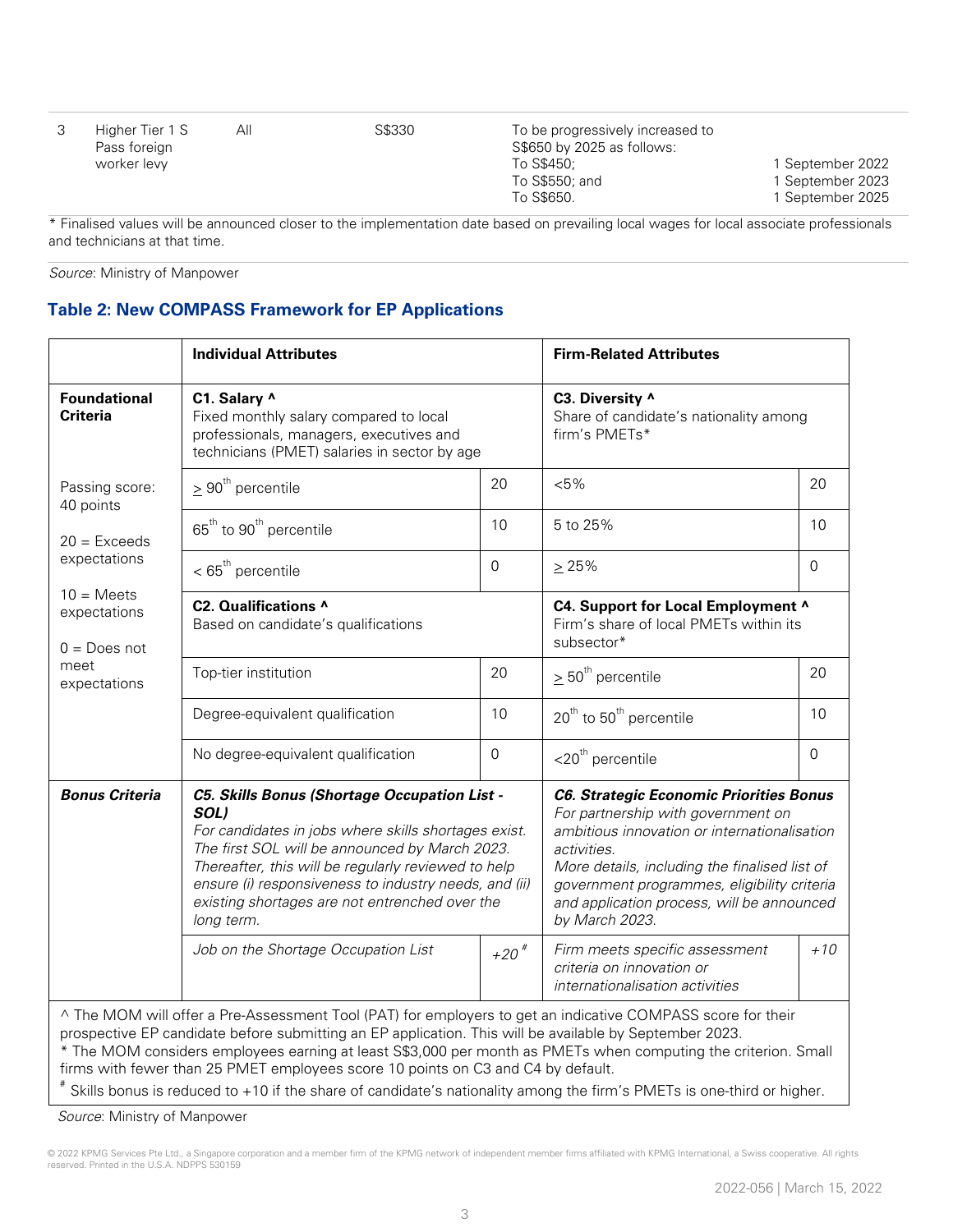#### **Educational Qualifications**

Under Table 2, C2. Qualifications, "top-tier institutions" include:

- Top 100 universities based on international rankings, and other highly-reputable universities across different regions
- Singapore's autonomous universities
- Vocational institutions that are highly recognised in a particular field.

"Degree-equivalent qualifications" generally refer to:

- foreign qualifications that are assessed to be comparable to a bachelor's degree in the U.K. system (the MOM determines this with reference to international recognition bodies, e.g., the U.K. National Information Centre for recognition and evaluation of international qualifications and skills (UK ENIC));
- professional qualifications that are well-recognised by the industry and endorsed by a relevant sector agency.

#### **Exemptions**

The following candidates are exempt from the COMPASS criteria:

- 1. Those earning at least S\$20,000 fixed monthly salary; or
- 2. Those applying as **overseas intra-corporate transferees** under the World Trade Organisation's General Agreement on Trade in Services or an applicable Free Trade Agreement that Singapore is party to; or
- 3. Those filling a role on a short-term basis, one (1) month or less.

#### **New Pilot Programme**

In addition, the MOM will pilot a "Global Rotation Scheme," which will facilitate international firms bringing in highpotential employees from abroad and in return, posting local Singaporeans abroad to gain exposure to the same leadership development programme. The MOM stated that it will help ensure the EP framework has the flexibility to allow for such rotations. More details of the scheme are expected to be released in due course.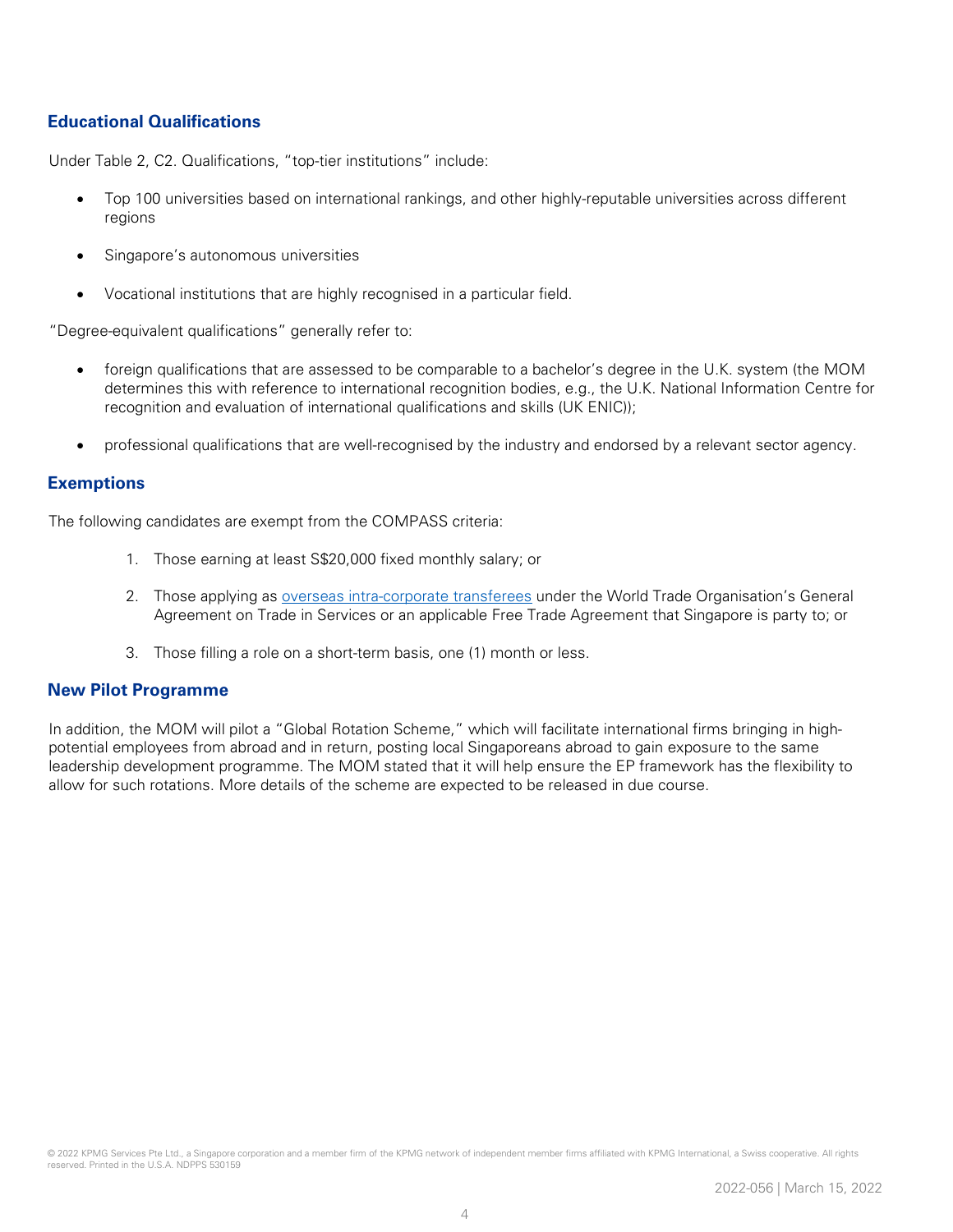## KPMG NOTE

The clarity added to age-salary thresholds should help towards greater transparency and predictability for EP and S Pass application outcomes.

By launching COMPASS, the MOM adopted the recommendations of the PME Task Force<sup>3</sup> to incorporate a points system to EP applications that considers a range of factors beyond the individual applicant's educational attainment and salary.

Smaller firms (with fewer than 25 PMETs), including start-ups, would welcome the benefit of being automatically granted 10 points each for the two firm-related criteria.

The addition of company attributes and skills bonus criteria creates a more holistic evaluation process, which also aims to address local skills shortages and situations of over-reliance on workers from a single nationality. The new framework would continue to provide an avenue for businesses in Singapore to tap global talent, while establishing that global hires are complementary to the local workforce, hence contributing to strengthening of the Singapore workforce.

# FOOTNOTES:

1 See Budget Statement 2022 on the Ministry of Finance website: [https://www.mof.gov.sg/singaporebudget/budget-](https://www.mof.gov.sg/singaporebudget/budget-2022/budget-statement/c-invest-in-new-capabilities#emAdjustments-to-Foreign-Worker-ememPoliciesemem-em)[2022/budget-statement/c-invest-in-new-capabilities#emAdjustments-to-Foreign-Worker-ememPoliciesemem-em](https://www.mof.gov.sg/singaporebudget/budget-2022/budget-statement/c-invest-in-new-capabilities#emAdjustments-to-Foreign-Worker-ememPoliciesemem-em) . For a report on and analysis of the budget by KPMG in Singapore, see: <https://home.kpmg/sg/en/home/campaigns/2022/02/kpmg-singapore-budget-2022.html> .

2 See MOM website: [https://www.mom.gov.sg/passes-and-permits/employment-pass/upcoming-changes-to](https://www.mom.gov.sg/passes-and-permits/employment-pass/upcoming-changes-to-employment-pass-eligibility/complementarity-assessment-framework-compass)[employment-pass-eligibility/complementarity-assessment-framework-compass](https://www.mom.gov.sg/passes-and-permits/employment-pass/upcoming-changes-to-employment-pass-eligibility/complementarity-assessment-framework-compass) .

3 The task force, formed by the National Trades Union Congress (NTUC) and Singapore National Employers Federation (SNEF), submitted its report providing nine recommendations to address concerns of Singaporean professionals, managers and executives over job security and fair opportunities, among others.

\* \* \* \*

S\$1 = US\$0.73  $S$1 = £0.668$  $S$1 = £0.562$  $S$1 = A$1.0165$ Source: www.xe.com